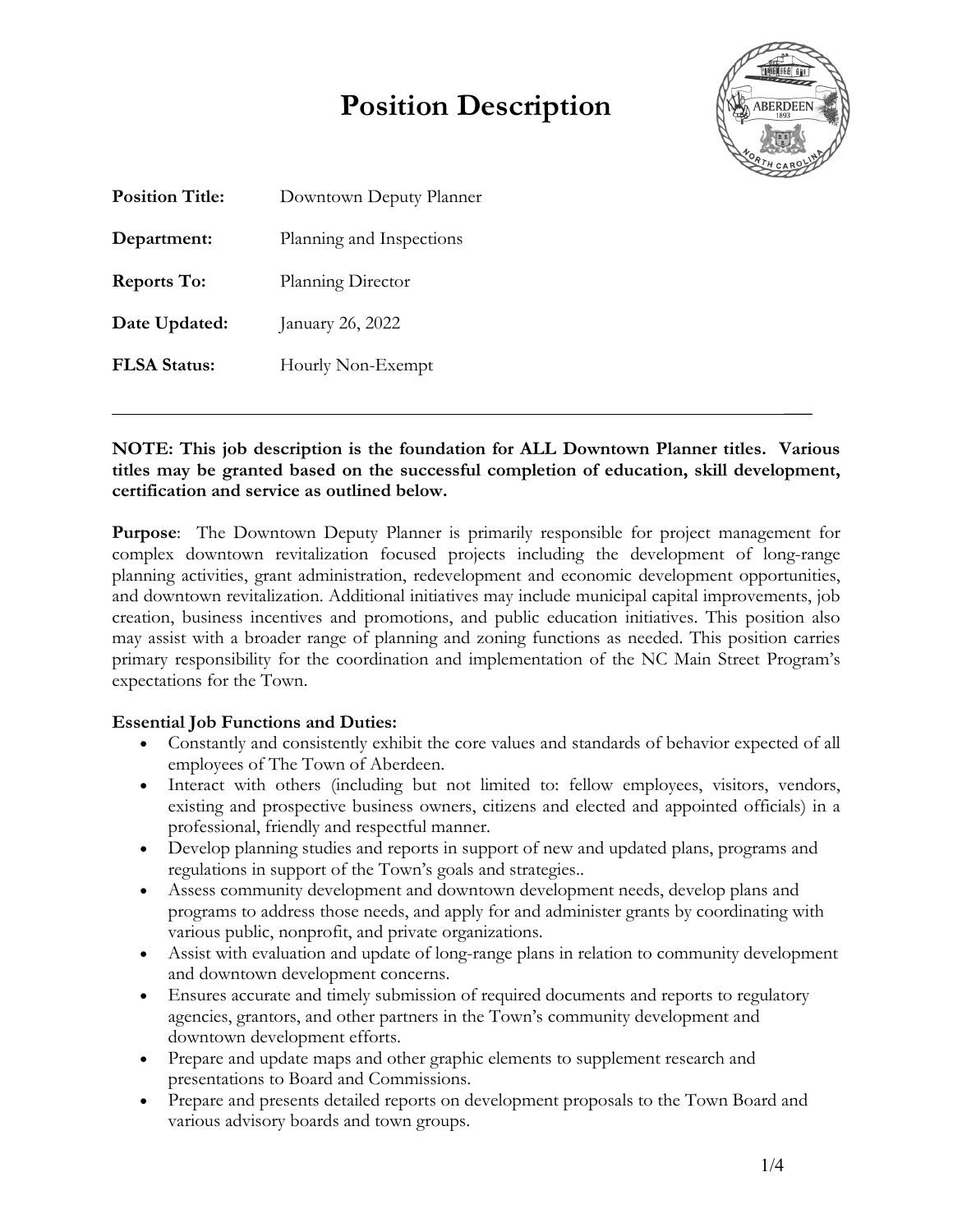- Collects a variety of statistical data and prepare reports and maps on topics such as census information, land use, tax base data, occupancy rates and economic impact.
- Assist with Planning Department duties; examples may include review of permit applications, analyzing data and drafting reports, researching records, enforcing planning ordinances and policies, etc.
- Daily interaction with the public, community groups, government agencies, developers and elected officials and other stakeholders in developing and communicating various plans.
- Gain a working familiarity with the existing inventory of available buildings, businesses and development opportunities within the town's jurisdiction.
- Comprehensive planning and support of scheduled events and other promotions for the downtown district.
- Assist the public with questions and/or concerns on a broad range of planning and zoning issues, wants and other promotions, investment opportunities, business start-up and development and volunteer opportunities in support of the Town's goals and strategies.
- Develop and maintains strong public relation skills with people of various backgrounds and personality types, including quality verbal and written communication abilities.
- Reliable ability to work independently and manage multiple projects in a fast-paced work environment under the general direction of the Planning Director.
- Exhibit time management skills that facilitate the adherence to established deadlines.
- May oversee the work of consultants and interns, including management on contracts, deadlines and payment agreements.
- Attend substantial number of evening and weekend meetings as needed.
- Assist others in the department in the review of documentation, collection of data, and research as necessary.
- May be asked for input, suggestions and assistance with the development of the department's annual budget.
- Assist the Planning Director with various other projects as assigned.

**Planner** I – To be eligible for consideration to receive the title of Downtown Planner I, a Downtown Deputy Planner must have a minimum of 2 years of experience and achieve at least 1 professional certification. A graduate degree in a related field may be substituted for the professional certification at the discretion of the Planning Director.

**Planner II** – To be eligible for consideration to receive the title of Downtown Planner II, a Downtown Planner I must have a minimum of 2 years of experience and achieve at least 1 professional certification. A graduate degree in a related field may be substituted for the professional certification at the discretion of the Planning Director. A Downtown Planner II will generally be responsible for more difficult or complex assignments, projects and work than a Downtown Planner I as well as additional responsibilities as assigned by the Planning Director.

**Senior Planner** – To be eligible for consideration to receive the title of Downtown Senior Planner, a Planner II must have a minimum of 6 years of total planning experience and achieve at least 1 additional professional certification. A graduate degree in a related field may be substituted for the professional certification at the discretion of the Planning Director.

A Senior Planner will generally be responsible for more difficult or complex assignments, projects and work than a Planner II as well as providing leadership and mentoring to less experienced department staff.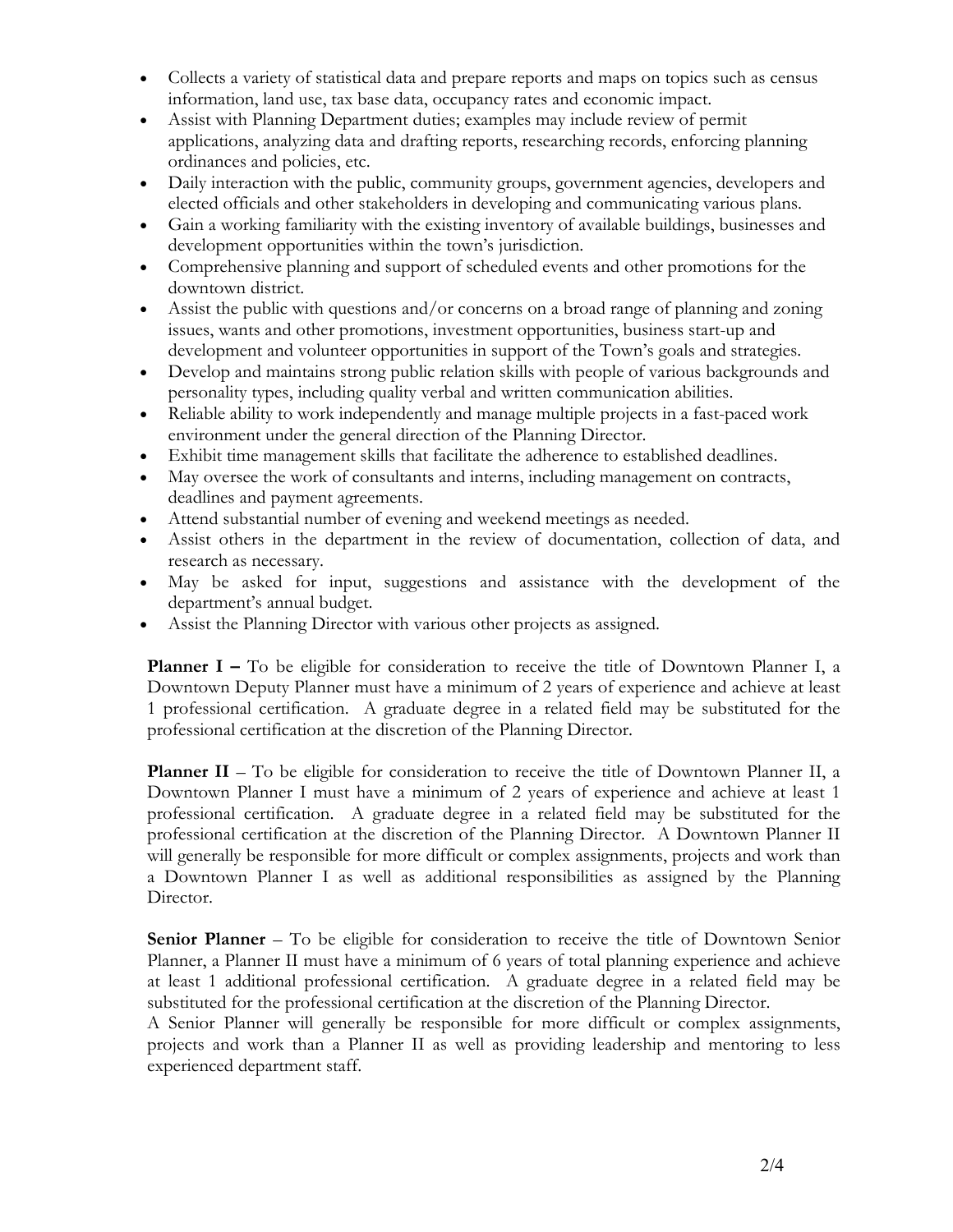**Qualifications:**



Other:

• A bachelor's degree in urban planning, public policy, business administration, or a related field of study is a minimum requirement.

#### **Certifications/Licenses:**

- Must possess a valid NC driver's license.
- Possession of licenses or certificates in planning and/or zoning is desirable for entry as a Planner I and becomes increasingly important for promotional consideration.

### **Knowledge, Skills and Abilities:**

- Knowledge of the principles and practices of planning.
- Knowledge of the principles and practices of research and data collection.
- Knowledge of grant availability and procedures.
- Ability to communicate effectively and concisely both orally and in writing.
- Ability to establish and maintain effective working relationships with other employees, the general public, elected officials, community and downtown stakeholders, advisory committees, focus groups and other individuals and organizations.
- Excellent computer skills including, word processing, spreadsheet applications, power point composition, and email communications.
- Ability to read and interpret maps, blueprints and development plans.

## **Past Work Experience:**

• Prior experience with a planning and inspections office or construction and development environment is preferred. Experience in economic or downtown development is highly desirable.

#### **Work Environment:**

- Performance of duties occurs primarily indoors in an office setting. However, due to the nature of the work there will be occasions where exposure to the elements and working out of doors is required.
- Nature of the position will require considerable number of evening and weekend meetings and responsibilities as necessary.